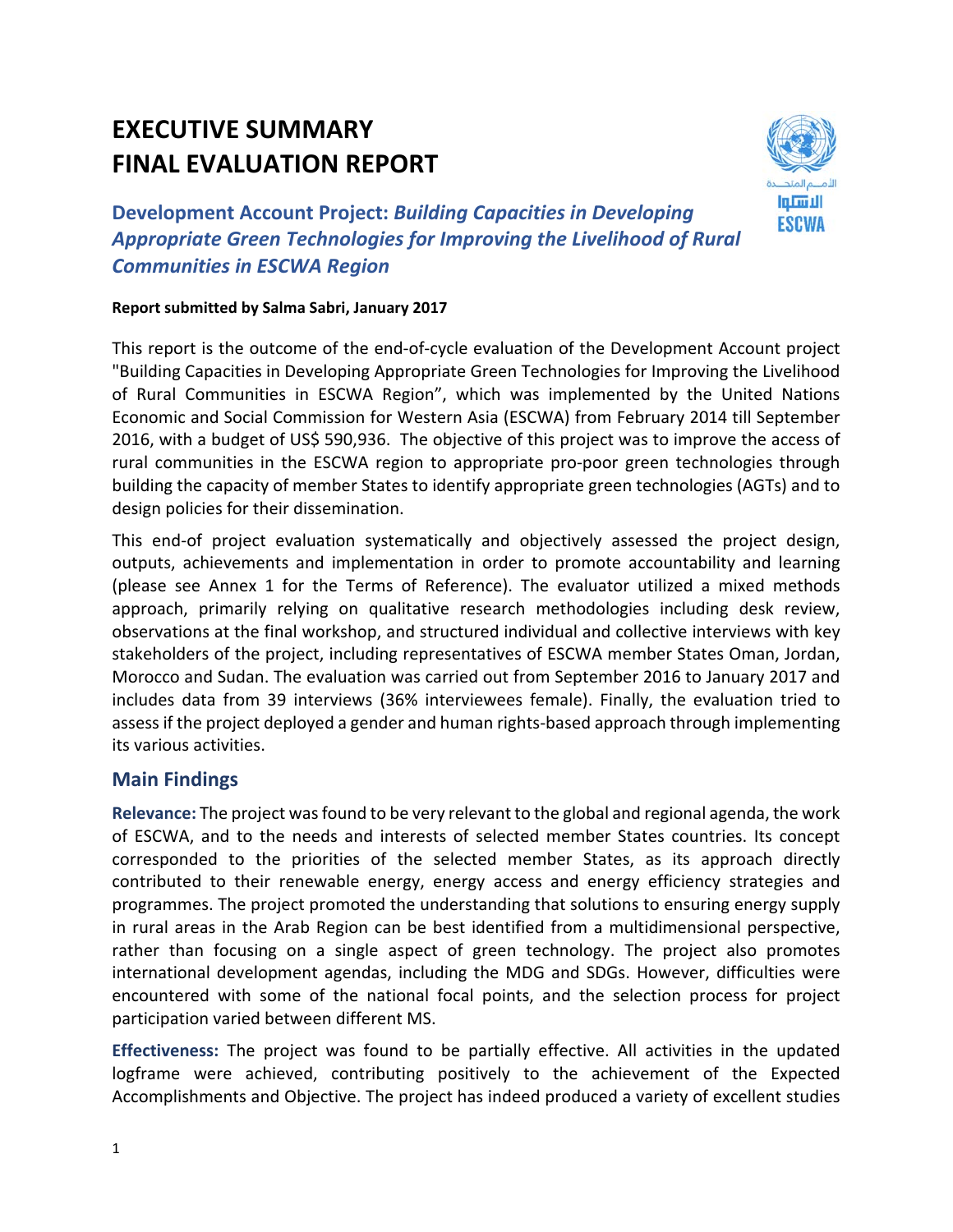on different topics related to its objective, provided a number of well‐received trainings and one study tour, offered expertise from a range of developed and developing countries, and made strategic use of its EGMs. However, in terms of project design, the overall Objective and Indicators of Achievement were designed to target long‐term impact, and thus were found to be outside the scale of a short UN DA project. As such, not all of the IoAs were met. However, the Proxy Indicators were met, indicating concrete steps towards these achievements. The mid‐ course revision of the project activities was found to have improved the effectiveness of the project by adapting to the existing circumstances.

**Efficiency**: The project was found to be efficient in implementing the planned activities and outputs, given its budget. Despite the fact that several key staff members left the project, and that one activity was cancelled and two added, all project activities were achieved within the revised time schedule. No Monitoring and Evaluation plan/framework was developed. However, a project plan with breakdown of its activities was used, an annual progress report was annually submitted UN DESA, and a simple cumulative evaluation tool to measure the effectiveness and relevance of each capacity development activity was successfully utilized throughout the project.

**Partnerships**: The project was very effective in terms of capitalizing on the experience of various UN organizations, and in promoting their participation. Recognizing UNESCAP's, UNIDO's and UNECA's successful experiences in this area, the project encouraged these organisations to include experts at project events, and to share their experience with business models and disseminating green energy technologies in India, Lesotho and China at various events.

**Learning and Innovation**: The online sharing platform was not very effective in disseminating produced documents to all project stakeholders. Although well populated and regularly updated, only experts and project staff used the platform regularly; most project participants preferred accessing project documentation via e‐mail.

**Sustainability**: The project was found to be partially sustainable. Despite participants' enthusiasm for the topic, from the evaluator's point of view, the project did not include enough development agents, practitioners and CSOs with market experience to ensure the continuation of the activities the project on the ground. Moreover, the continued application of the skills and knowledge gained by project participants is still very much dependent on institutional and legal frameworks of each MS.

## **Lessons learnt and recommendations**

**Lesson Learnt 1:** The socioeconomic structure of the region, including the main sources of energy in each country as well as their development profiles, varies widely and requires detailed research. The project addressed this need by conducting a needs assessment in 2016 ( after the project started) with the main objective of presenting an overview of the current status of rural development and policy frameworks in the sampled Arab countries, taking gender concerns into consideration.

#### **Recommendation 1: Needs Assessments**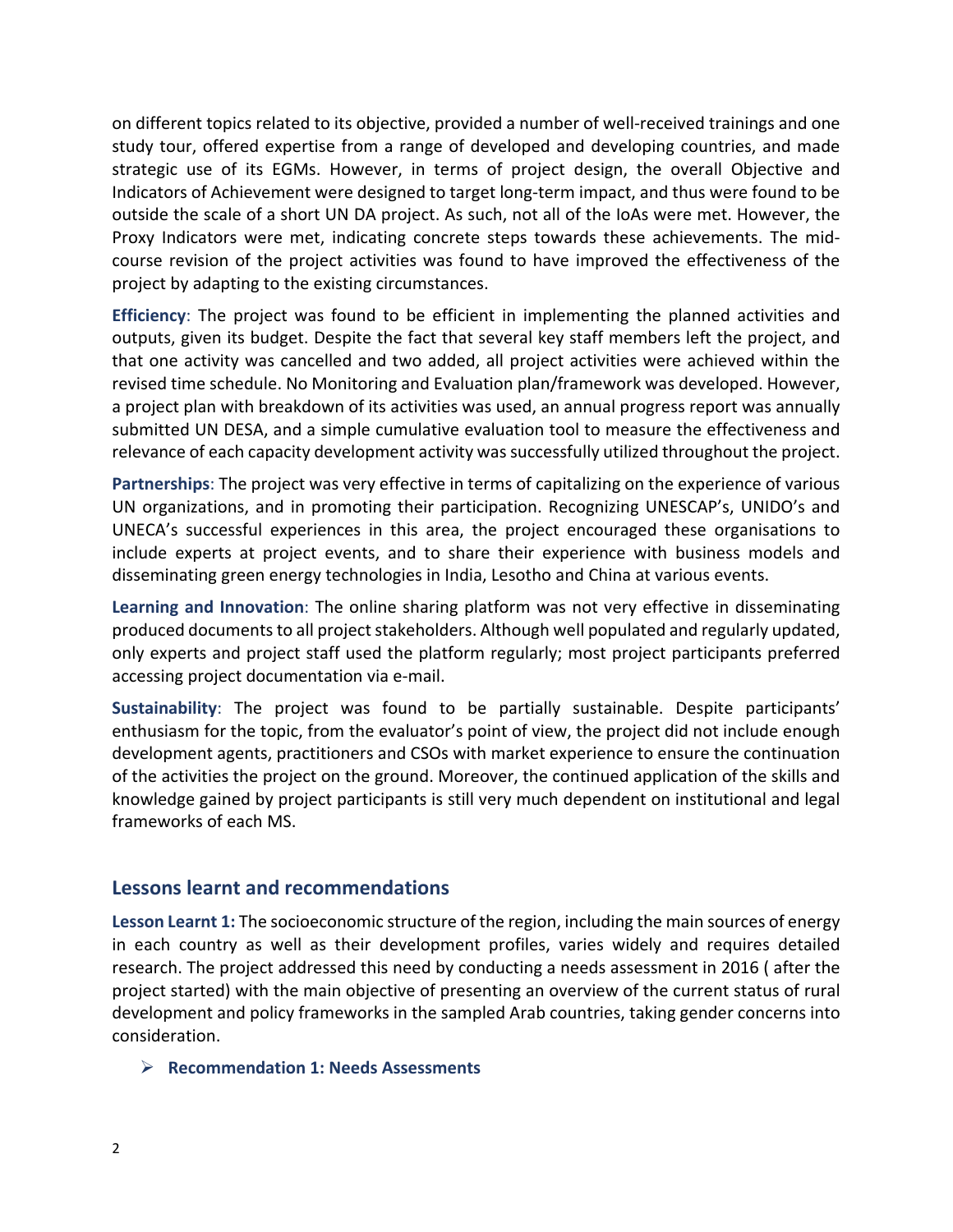For future projects, the Project Team should conduct needs assessments at an earlier stage to present an overview of the current resource base in the main activity sectors. Understanding the differences in the region helps to identify relevant external factors and maybe even potential partners and stakeholders with whom the project can partner.

**Lesson Learnt 2:** As the main aim of the project was to mainstream AGTs in rural areas through building the capacities of different development actors, further engagement at the local level was required. In the current project, practitioners at the local level were under‐represented. The national focal points could have helped inform the initial needs assessmentso that it also mapped key and secondary actors in the green technologies sector at the local level. Additionally, given the varied approaches of the project's national focal points, greater clarity was needed in ensuring the focal points understood and implemented their responsibilities.

#### **Recommendation 2A: Including local actors**

For future projects, the Project Team should enlarge the profile of stakeholders participating in capacity building activities to include the local actors in the energy sector, such as entrepreneurs, as well as practitioners (including representatives of the civil society), who do not necessarily work in the energy field but who understand how to promote new markets in rural communities. This can best be accomplished through a national needs assessment undertaken at the beginning of the project.

#### **Recommendation 2B**: **Expectations of Focal Points**

For on‐going and future projects, the Project Team should clarify its expectations regarding the national Focal Points' engagement, and establish a follow‐up mechanism with them to exchange information about the project and developments within the energy sector. In particular, the Project Team should ask the focal points at the beginning of any project to map and identify key and secondary (local, sub‐regional and national) stakeholders from the development, public, academic, research, civil society and private sectors, in order to help achieve recommendation 2A.

**Lesson Learnt 3:** The selection strategy of the project in terms of targeting participants based on pre‐defined technical criteria, as well as with the goal of promoting gender equality and continuity through attendance by the same participants, was not clear to many national stakeholders.

## **Recommendation 3: Selection of participants**

For current and future projects, the Project Team should clarify and communicate its strategy for selecting participants to all national stakeholder involved in the selection process. It is encouraged that the Project Team continues with the same participants and experts as much as possible, and that gender equality be more actively pursued.

**Lesson Learnt 4:** The project design, as indicated in its logical framework, articulated an Objective, Expected Accomplishments and Indicators of Achievement that were overly ambitious in terms of the scale, timeframe and budget of the project, making it difficult to provide an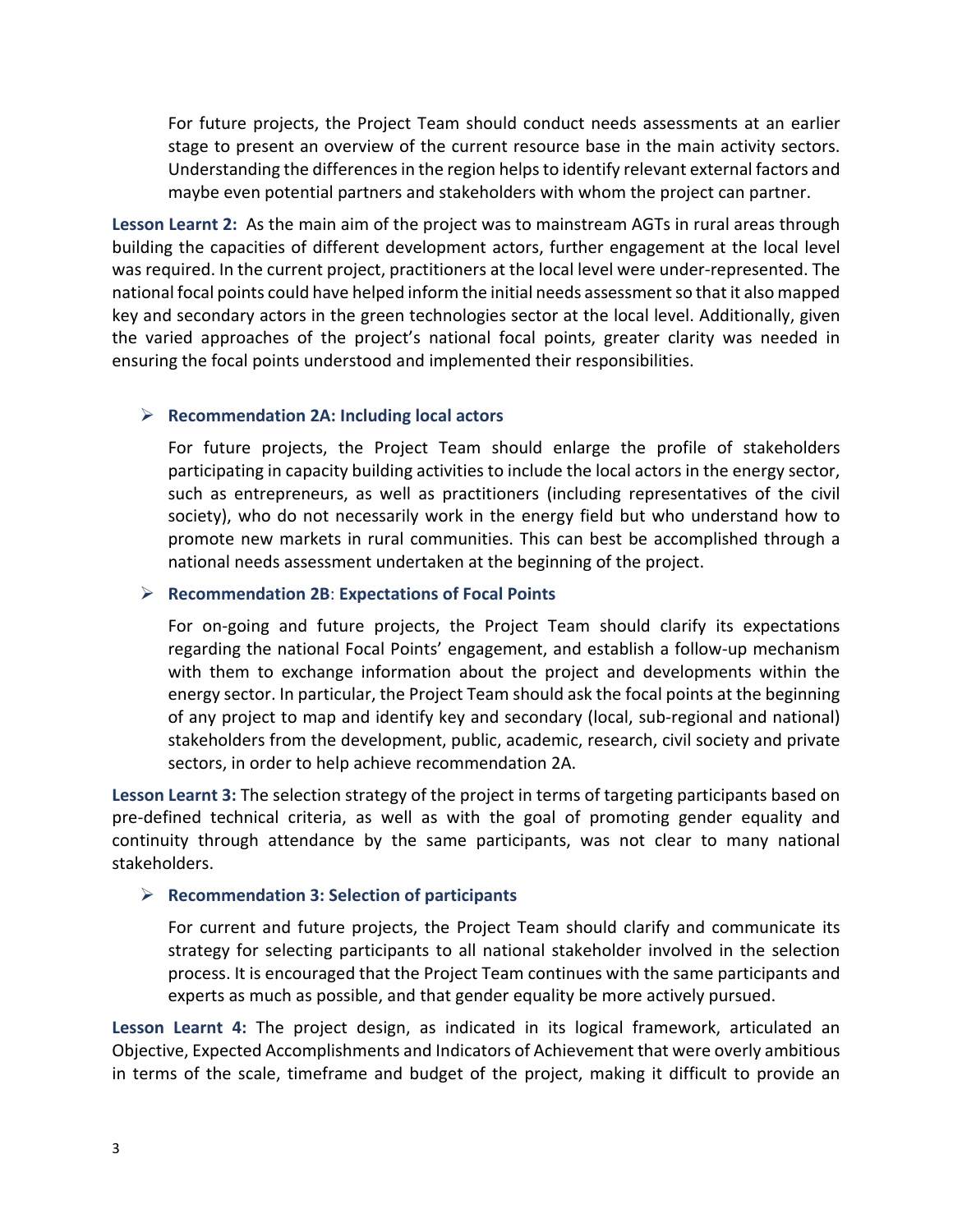accurate assessment of the project's achievements. The development of proxy indicators helped to better gauge the likelihood of the project's achievements.

#### **Recommendation 4:**

For future and current projects, ESCWA should ensure Results Based Management best practice is applied to project logical frameworks, ensuring the formulation of more concrete, achievable and time‐bound Objectives, Expected Accomplishments and Indicators of Achievement. ESCWA may consider reviewing the logframes of current projects and developing proxy indicators as necessary.

**Lesson Learnt 5:** Raising the awareness of the rural communities towards AGTs can provide opportunities for youth, women and relevant local CSOs. Moreover, the diversification of topics proved to be very effective in catering to the needs of a diverse set of stakeholders. Additional topics can be added in ESCWA's future work, as AGTs require considerable local know‐how on how to manage and maintain them, plus awareness of their usefulness and limitations. In particular, to increase the project's sustainability and given some stakeholders' indication that they required still further assistance in mobilising resources, subsequent trainings should more concretely address how to write RE proposals and project business plans.

#### **Recommendation 5A: Increase local engagement and skills**

In its current work and for any next project, the Project Team should organize trainings for: government officials in the public sector, local practitioners undertaking awareness raising with the youth, the local private sector, and for representatives of CSO in rural communities.

#### **Recommendation 5B: Provide training on how to write RE proposals**

Additional trainings topics should include sections on how to: conduct feasibility studies for new RE projects, assess project proposals from an economic, social and environmental point of view, and write technical proposals and market them.

**Lessons Learnt 6:** The originally conceived pilot project, or demonstration of facilities in selected member States, was cancelled due to extenuating circumstances. However, project participants expressed considerable interest in seeing practical examples as part of the learning modes offered by ESCWA; moreover, the participants of the study tour found it very beneficial.

#### **Recommendation 6**: **Study tours**

It is recommended that ESCWA and the Project Team, for similar future projects, organizes study tours that combine theoretical input, case studies and visits to concrete tangible demonstration projects. Hands‐on experience gives space for discussions, as a supplement to presentations.

**Lesson Learnt 7:** National workshops create positive conditions for the participation of women, as they allow women to better respond to other parallel commitments. In addition, national